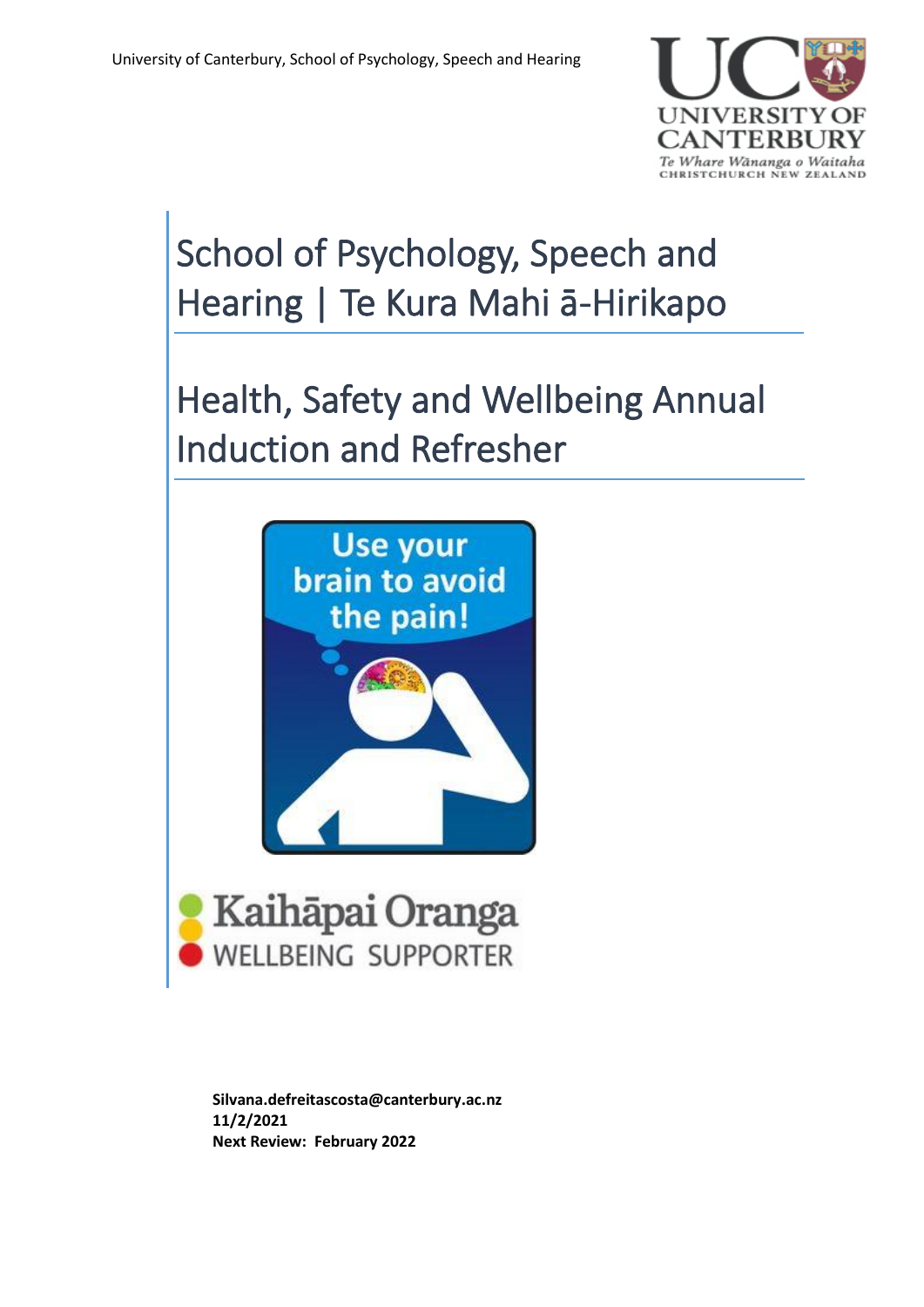

# **School of Psychology, Speech and Hearing | Te Kura Mahi ā-Hirikapo Health, Safety & Wellbeing Induction**

# **November 2021**

- All School of Psychology, Speech and Hearing Staff, Post Doc's, long term visitors, and research students **must complete** and **sign** off the following induction with the School Safety Officer (SO), and complete the Safety assessment quiz before starting work in the School. Please log on to **LEARN course topic 4** under the College of Science – Health & Safety Induction [Welcome to Learn -](https://learn.canterbury.ac.nz/login/index.php) Nau mai, tauti [mai ki Ako.](https://learn.canterbury.ac.nz/login/index.php) If you cannot log on please contact [silvana.defreitascosta@canterbury.ac.nz.](mailto:silvana.defreitascosta@canterbury.ac.nz)
- Short-term visitors and contractors are the responsibility of the person they are visiting, who must make them aware of evacuation procedure, assembly areas, emergency numbers, and any local hazards. More information can be found on the Psychology, Speech & Hearing website home page under [SPSH Health, Safety & Wellbeing Health and Safety Information and Procedures Website](https://www.canterbury.ac.nz/science/schools/psyc-speech-hear/health-safety-and-wellbeing/)
- **All visitors and short-term contractors must sign in and out at main office reception, Room 226, 2nd level.** You are responsible for your visitor and contractors while they are SPSH, and you must ensure that they are appropriate inducted**.** [Hazard Risk assessment & Management HS frm16](https://ucshare-it.canterbury.ac.nz/HUM/HEA/hea002/_layouts/15/WopiFrame2.aspx?sourcedoc=/HUM/HEA/hea002/HSDocs/hs_frm16.docx&action=default)

#### **[Welcome to the University of Canterbury](https://intranet.canterbury.ac.nz/new_staff/)**

- **Health and Safety - Oranga Tangata:** Th[e UC Health & Safety](https://www.canterbury.ac.nz/about/health-and-safety/) is the source for comprehensive processes that comply with NZ Health & Safety practice. It is available to anyone with a UC login. **[UC Health, safety and wellbeing](http://www.canterbury.ac.nz/health-safety-and-wellbeing/)**
- Health and Safety Action Plan: To access the UC health and safety plans please visit **[University](https://www.canterbury.ac.nz/about/governance/university-council/)  [Council Te Kaunihera o Te Whare Wānanga o Waitaha](https://www.canterbury.ac.nz/about/governance/university-council/).** School health, safety & wellbeing action plan is located @K drive/ safety folder.
- **[UC Health, Safety & Well-being Policy](https://www.canterbury.ac.nz/media/uc-policy-library/amended-policies/Health-Safety-and-Wellbeing-Policy.pdf)** outlines the University's commitment to providing a safe place of work for staff, students, visitors and others. The policy also details both management responsibilities and your responsibilities as an employee.
- **New to UC - [Introduction to Health & Safety](https://www.canterbury.ac.nz/about/health-and-safety/new-staff/)**
- **[A-Z of services and support for Staff and students](https://www.canterbury.ac.nz/about/ssac/services-a-z/)**
- **[HR Toolkit](https://intranet.canterbury.ac.nz/hr/toolkit/index.shtml)** People and Culture (Intranet) (Staff only). Containing all HR processes, procedures, policies and supporting tools and information.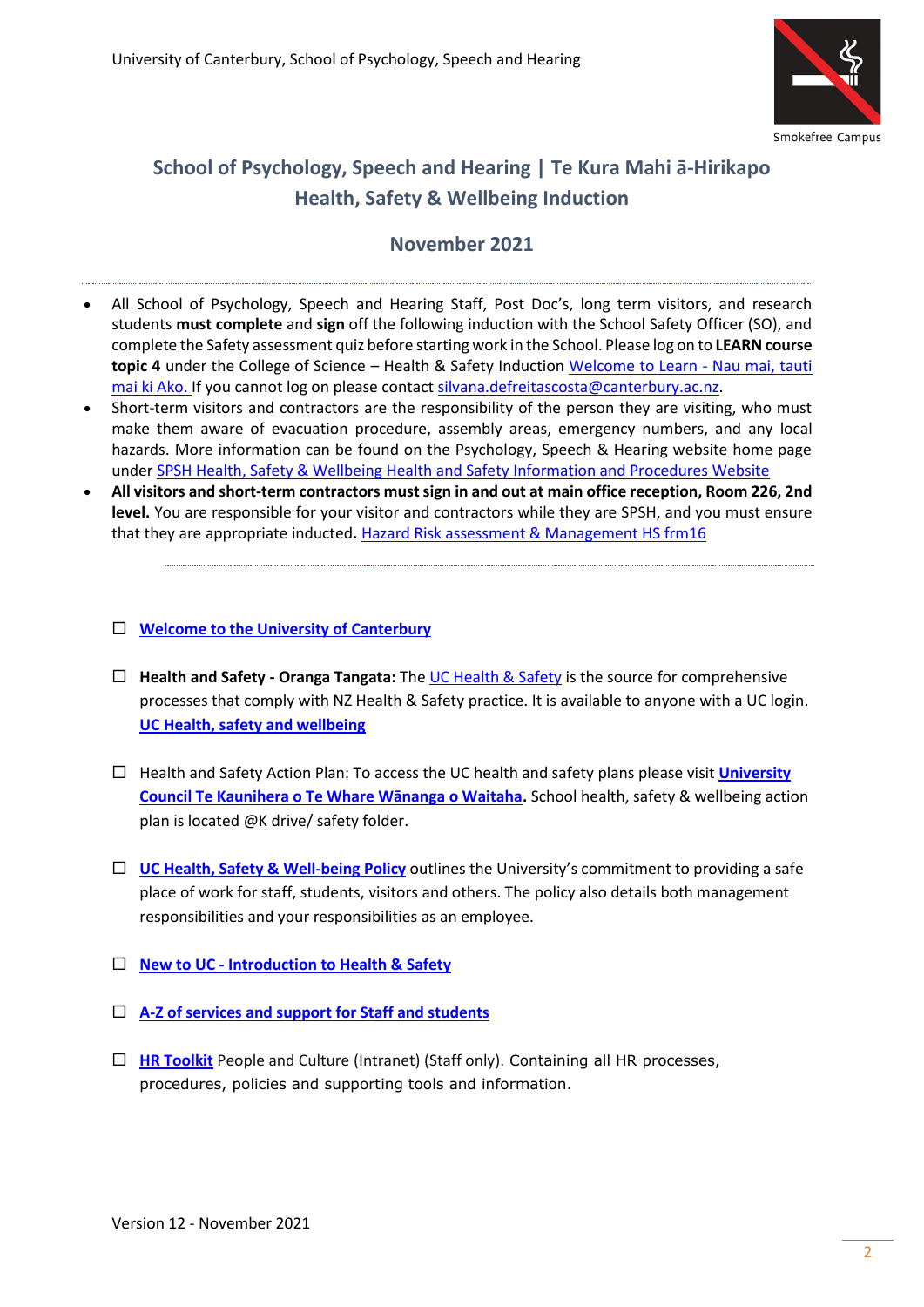

Smokefree Campus

- $\Box$  [ChemWatch](https://jr.chemwatch.net/chemwatch.web/home) provides full chemical management systems for any user of chemicals. They are the world's largest supplier of independently research material safety data sheets (MSDS) and other related documents. Chemwatch is an ISO9000 quality certified company. **Access to this site is available for University of Canterbury**  EMERGENCY PROCEDURES **staff and students only.**
- **Emergency procedures:** Know the emergency and evacuation procedures for all venues you attend – see the [UC Emergency](http://www.canterbury.ac.nz/emergency/)  [Management](http://www.canterbury.ac.nz/emergency/) web pages or signage and flipcharts placed around UC buildings. See [UC Security](https://www.canterbury.ac.nz/support/onsite-services/security/) tips on staying safe on campus, including stranger danger and recommended walking routes. Note the 'blue light' Security Call Point Towers around campus which provide an information or emergency contact to Security, as well as a centralised emergency broadcast and alarm system.



## **Emergency Contacts Phone Numbers - UC Security Services 24 hour emergency.**

- o Dial **111** (all phones) for NZ Emergency Services (FIRE/POLICE/AMBULANCE)
- o Dial **6111** (campus phone) or **0800 823 637** for UC Security for rapid response to all **emergencies** in particular medical emergencies or defibrillator access via the University Health Centre. Sometimes there is a delay of Emergency Services, this is why it is essential to inform Security who can activate appropriate internal support; e.g.; UC Health Centre, Rescue Team, H & S, Incident Management Team. **Non-emergency dial 92888 or 6888** (campus landline). Off campus or by cell phone: 03 369 2888.
- o **Student Health Centre**: **(03) 369 4444** *night or day*. On campus: extension 94444.
- $\circ$  If an alarm sounds evacuate through the nearest exit and proceed to the assembly area. Do not use the elevator. For emergency evacuations, the UC has a system of designated wardens and assembly areas. Security no emergency phone**: 92888 or 6888.**
- o In a **FIRE** evacuate the building by the nearest EXIT and assemble on the grass area next to the Psychology car park (refer to map). In an emergency evacuation building re-entry is NOT when the alarms stop sounding, but when the all clear is given by the building warden (i.e. whoever takes the role by donning the orange vest).
- o In an **EARTHQUAKE** drop, cover, & hold while the ground is shaking, then evacuate to our closest assembly area on the on the grass area in front of

# **Psychology Staff & Lab Block**



the Psychology car park. Here you will receive advice/instruction from the Community Support Group, Security or other officials as to whether you should continue on to meet at Ilam Fields.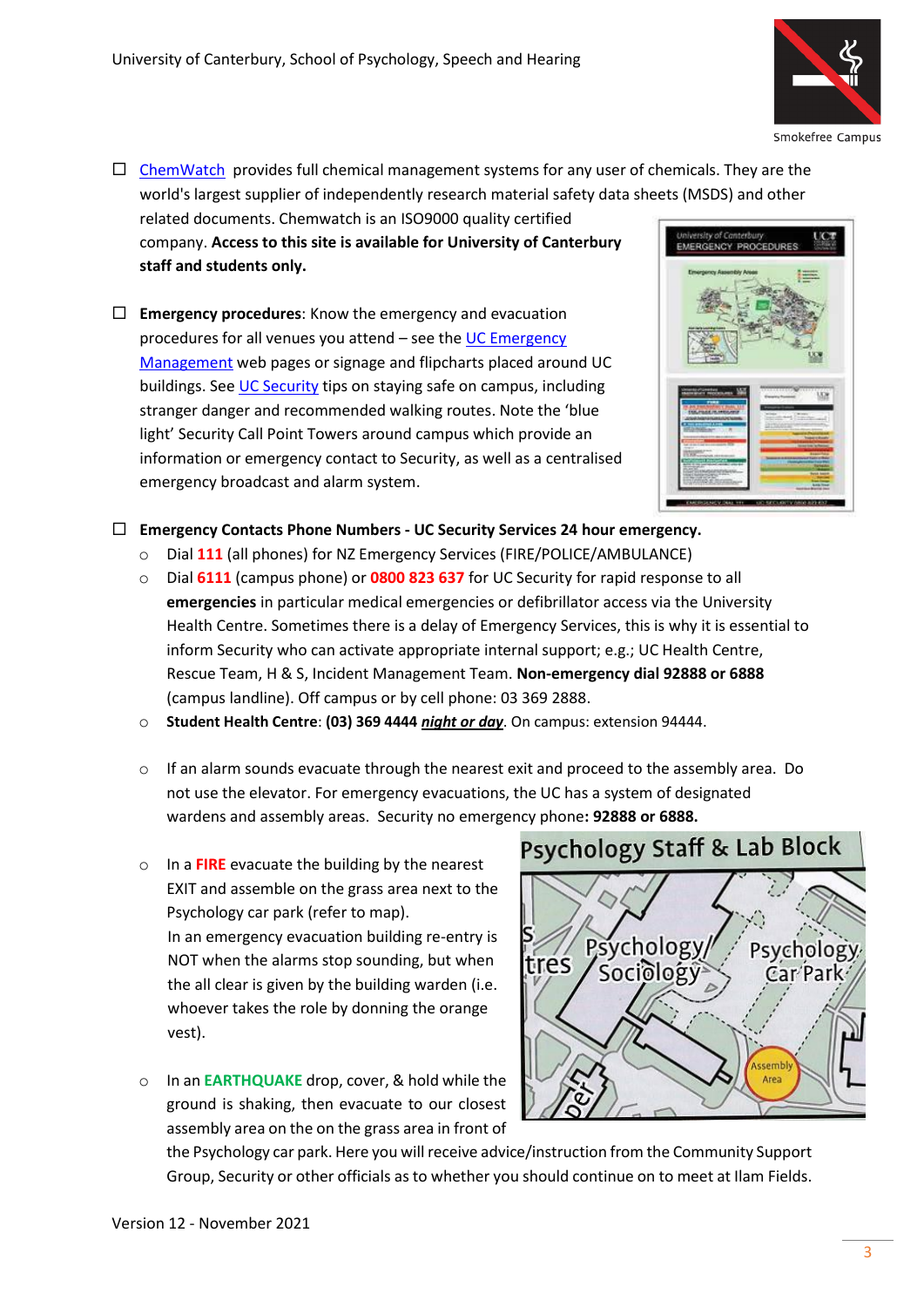

#### o **After an Earthquake - Whai muri atu I te Rūwhenua**

- stay calm;
- assist others in need;
- leave the building as quickly as possible by the safest route;
- assemble in a pre-agreed place see UC Emergency Management site;
- inside campus buildings, the assembly places will be marked on the emergency signage in the building and advised by course coordinator;
- inside the halls of residence be familiar with the assembly point;
- when in a multi-storey building, don't use elevators, check the stairs are unobstructed before using them;

• for emergency updates, listen to NewstalkZB 1098AM; [UCGO app](https://www.canterbury.ac.nz/ucgo/) Emergency push notifications – Keep your notifications turned on to get notices about campus-wide emergencies.

- be prepared for aftershocks;
- send text messages rather than calling, as mobile networks often become overloaded;
- make contact with parents, families, and embassies/consulates (international students).

#### o **UC Emergency Preparedness - Ngā Whakamarumaru**

Planning and preparation can significantly reduce the impact of a disaster such as an earthquake, landslides, flood, fire, power outages or other emergencies. This information is intended as a guide to help be prepared and to cope should an emergency occur.

#### **Plan Ahead: Be Prepared - Ka rite**

- Read emergency information in all the buildings you use.
- Talk with your flatmates/family/hall of residence room-mates about what you will all do in an emergency.
- Back up your computer data at least weekly to an external hard drive or cloud.
- Prepare a personal emergency kit and have it in a secure place.

#### [Your Personal emergency kit bag](https://www.canterbury.ac.nz/support/emergency/emergency-preparedness/emergency-kit-bags/) **- Ngā Rawa Ohotata**

Please ensure you have a [Personal emergency kit bag o](https://www.canterbury.ac.nz/support/emergency/emergency-preparedness/emergency-kit-bags/)n hand and in your place of residence, in a place where all inhabitants know where to find it. It should contain:

- a good first aid kit, available at low cost from St John, Red Cross etc;
- a flashlight with extra batteries; Hand sanitizer and sanitary items.
- a whistle; extra battery for your cell phone.
- a small portable battery-powered radio, with extra batteries;
- a 20 litre plastic container of water, preferably with a tap, or five 4-litre containers;
- candles, matches, a portable BBQ and gas bottle;
- tinned food and dry, imperishable food items that don't need heat to be eaten. Muesli bars are an ideal energy-dense food that can be consumed anytime and anywhere.

If possible, include a blanket each, spare medications, a warm jacket, spare socks and sturdy shoes. Know where medications and essentials are kept.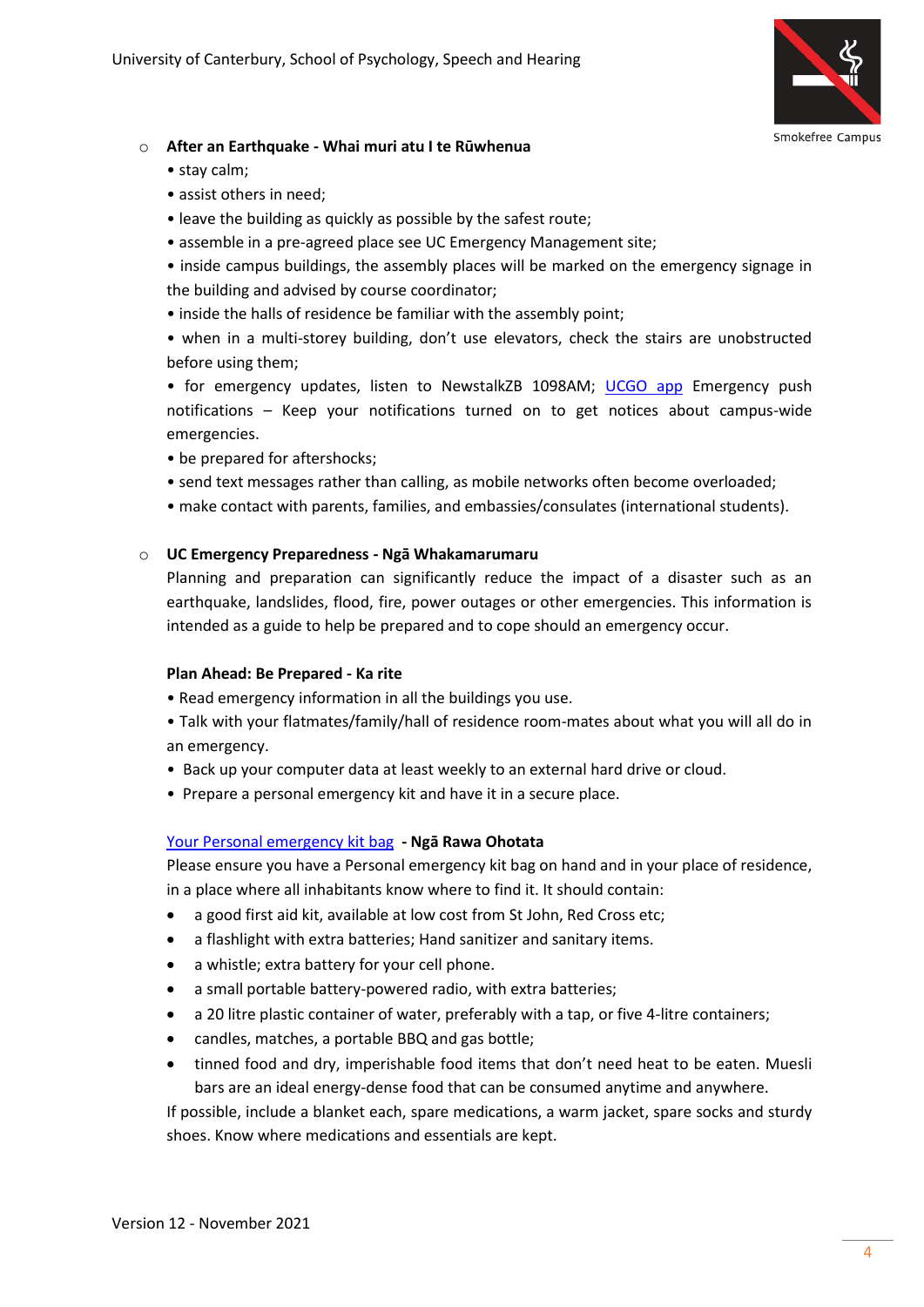

- **Who are the wardens for the School?** A full list is maintained on [UC List Building and](https://ucshare-it.canterbury.ac.nz/HUM/HEA/hea002/Lists/Evacuation%20Wardens/AllItems.aspx)  [Floor Wardens](https://ucshare-it.canterbury.ac.nz/HUM/HEA/hea002/Lists/Evacuation%20Wardens/AllItems.aspx)
	- o **Building Warden Staff Block** *–* Gerard Mesman, Room 514, Ext 94339 in his absence Silvana de Freitas Costa, Room 523, Ext 94357.
	- o **Floor Wardens**: **L7** First person to the board; **L6** First person to the board; **L5** Jonathan Wiltshire; **L4** Zhe Chen; **L3** First person to the board; **L2** Kumar Yogeeswaran ; **L1** First person to the board;
	- o **Building Warden Psychology Lab block –** Nicky Drake Room 226, Ext 91066
	- o **Psychology Centre Jane Soons Building warden Floor L2** Neil Thompson Ext 94291.
	- o **Floor Wardens Psych Lab block**: **L5** Neroli Harris, **L4** First person to the board, **L3 north side** - Jonny Grady, Robyn Daly **L2**- Robyn Daly; **L1** Psychology Centre, Speech and hearing reception **(north side)** Marie Sutton.
	- o *In* **LECTURE THEATRES** *the lecturer*/tutor *at the time of an alarm assumes the role of Warden and must be familiar with theatre evacuation procedures. This mainly involves clearing the room and reporting to the evacuation control point (usually a blue box with an evacuation panel). If no one else is around then they should notify the Fire Service by calling 1-111, and then Security 6111 - although in a trial Security is likely to be present.*
- $\Box$  Who are the first aiders in the School: A full list is maintained at UC central [List of UC First Aiders.](https://ucshare-it.canterbury.ac.nz/HUM/HEA/hea002/Lists/First%20Aiders/AllItems.aspx)
- *Workplace First Aid Comprehensive: Eileen Britt, Rm 515, Ext 93694: Julia Rucklidge, Rm 465, Ext 94398; Silvana de Freitas Costa, Rm 523, Ext 94357; Neroli Harris, Rm 523; Ext 94356; Zhe Chen, Ext 94415; Anya Armstrong, Ext 94359; Gerard Mesman, Ext 94339; Ellen Nijhof, Ext. 94643; Catherine Theys, Ext 94516; Ruth Ramsay, Ext 94548; Nicky Drake, Rm 226, Ext 91066.*
- **Who is the HOS and H&S Chair?** Don Hine, Room 221, Ext 94333
- **Who is the School Safety Officer?** *Silvana de Freitas Cost*a, Room 523, *Ext* 94357.
- **Who is the H&S Rep?** Alexandra (Alex) Weathersby, Ext 94978. Ruth Ramsay (Deputy), Ext 94548.
- **Event reporting**. Events (incidents, near miss, injury, illness, discomfort and pain, serious harm, safety observations or other incidents): Should be logged into ASSURA - [Health and Safety](https://www.canterbury.ac.nz/about/health-and-safety/report-and-investigate-an-incident/)  [Reporting System](https://www.canterbury.ac.nz/about/health-and-safety/report-and-investigate-an-incident/) Events must be recorded in **ASSURA** as soon as possible, and within 24 hours. Hard copies forms are also available for completion from the main office room 226, also L4 and L5 from the photocopier/printer. Once completed please give to The School Safety Officer for entering, then forwarding to UC H&S central. [UC Health Safety Business Partner contacts](https://www.canterbury.ac.nz/about/health-and-safety/contact-us/)**.**

# **Report an Event**

## **If a serious event has occurred, you must:**

- Ensure your own safety and safety of others
- Secure the scene as required to prevent any further harm or risk
- Contact UC Security 0800 823 637 or 6111
- Notify th[e Health and Safety Business Partner team](https://www.canterbury.ac.nz/about/health-and-safety/contact-us/) call on ext. 93636 (03 369 3636). Or contact [health-safety@canterbury.ac.nz](mailto:health-safety@canterbury.ac.nz) .
- [Protocol: Event Reporting hs\\_pro05.docx \(canterbury.ac.nz\)](https://ucshare-it.canterbury.ac.nz/HUM/HEA/hea002/_layouts/15/WopiFrame2.aspx?sourcedoc=/HUM/HEA/hea002/HSDocs/hs_pro05.docx&action=default)
- **ASSURA**: **Report an incident or safety observation**.
- Access the Assura user guides and resources [here.](https://www.canterbury.ac.nz/about/health-and-safety/report-and-investigate-an-incident/assura-user-guides/)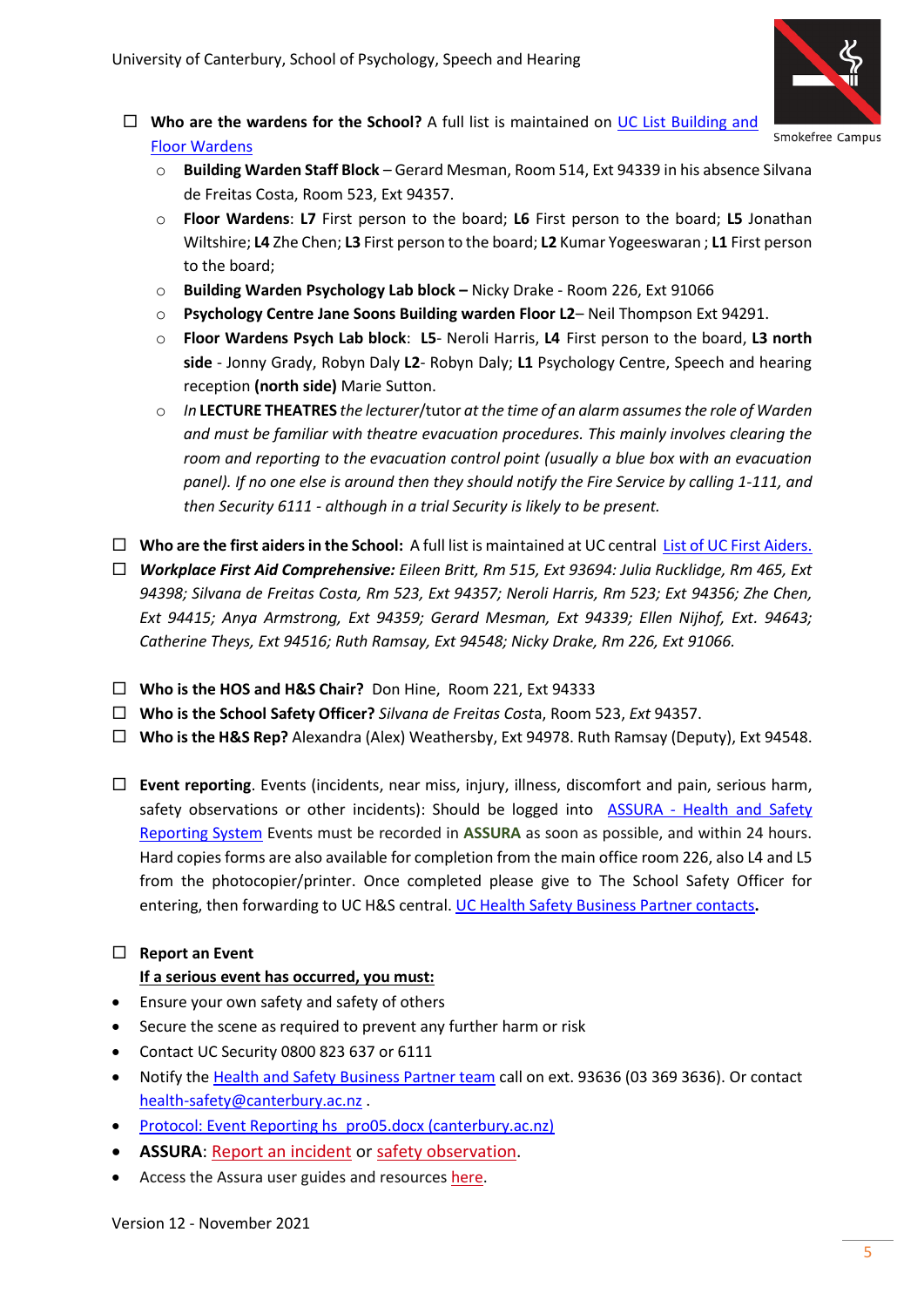

 $\Box$  Please report immediately possible Serious Harm to the HOS and to the School Safety Officer or Security who will then communicate with the University Health and Safety team for appropriate action. When a hazardous or potentially hazardous situation occurs, even though there may be no injury (near misses and safety observations), the facts should still be reported and recorded into ASSURA - [Health and Safety Reporting System,](https://www.canterbury.ac.nz/about/health-and-safety/report-and-investigate-an-incident/) [Investigating an Incident](https://www.canterbury.ac.nz/about/health-and-safety/investigate-an-incident/) this is to enable an investigation to be carried out and procedures set in place to prevent such an incident recurring**.** Paper forms are used only if it is not practicable to log into **ASSURA**. [Notifiable incident?](https://worksafe.govt.nz/notifications/notifiable-event/what-is-a-notifiable-event/) If you think the event may be notifiable [contact the Health and Safety team](https://www.canterbury.ac.nz/about/health-and-safety/contact-us/)

**Remember – an incident may become an accident for another person.**

 **Hazard identification & management**: [Protocol Risk management hs\\_pro07.pdf](https://intranet.canterbury.ac.nz/hs/documents/hs_pro07.pdf) [Manage Hazards and Risks](https://www.canterbury.ac.nz/about/health-and-safety/manage-hazards-and-risks/)

The purpose of hazard management is to prevent harm or damage to people, plant or property by effectively identifying hazards and applying appropriate controls to eliminate (E), isolate (I), or minimise (M) the hazard. This applies to all employees, self-employed people, contractors, students and other visitors. All staff and research students must to report to School Safety Officer, H&S Representative, or a member of the Safety Committee, any perceived or suspected hazardous situation or practice, including a "Near Miss"! A Hazard Form, available from the [Hazard](https://ucshare-it.canterbury.ac.nz/HUM/HEA/hea002/_layouts/15/WopiFrame.aspx?sourcedoc=/HUM/HEA/hea002/HSDocs/hs_frm09.docx&action=default)  [Assessment & Control Form hs frm09](https://ucshare-it.canterbury.ac.nz/HUM/HEA/hea002/_layouts/15/WopiFrame.aspx?sourcedoc=/HUM/HEA/hea002/HSDocs/hs_frm09.docx&action=default) should also be completed and returned to the Safety Officer. These forms are also available in hard copies from the photocopier/resource level 2 (room 226), photocopier/resource room level five room 501 and Level 4 Photocopier.

The School Safety Officer initiates an annual work area Hazard ID in April each year; continuous Hazard ID is a part of new equipment purchase; new environment or task and the Field Activity Planning process.

#### **Do not modify any electric appliance or circuits.**

- $\circ$  This work must be done by a Facility Management electrician who can be contact via FM [BEIMS Remote works request](https://beimsrequest.canterbury.ac.nz/) - Engineers Services
- $\circ$  All electrical appliances must be tested and tagged before use. All privately owned appliances (which the owner intends using on site), shall be tested and tagged by the owner before use, unless the School has the capability to provide this service by agreement. Use the form from HR when you buy or hire new equipment, you can find as well @K: \Share\H&S folder.
- $\circ$  Access to the Labs and Workshop is restricted and must be authorised by the area manager/technical officer.
- o Field Activities ranging from group coursework to sole independent research require a plan and notification of intentions.
- o The [SPSH Health, Safety & Wellbeing Website](https://www.canterbury.ac.nz/science/schools/psyc-speech-hear/health-safety-and-wellbeing/) Induction and K:\share\H&S folder contains accumulated wisdom on safety issues, the College of Science Safety Manual contains more generic safety information; the [A-Z of Health and Safety at UC](https://www.canterbury.ac.nz/about/health-and-safety/a-z-of-health-and-safety/) contains comprehensive H&S information and guidelines.
- $\circ$  UC is an open campus so lock your office and secure your valuables against stranger danger and theft.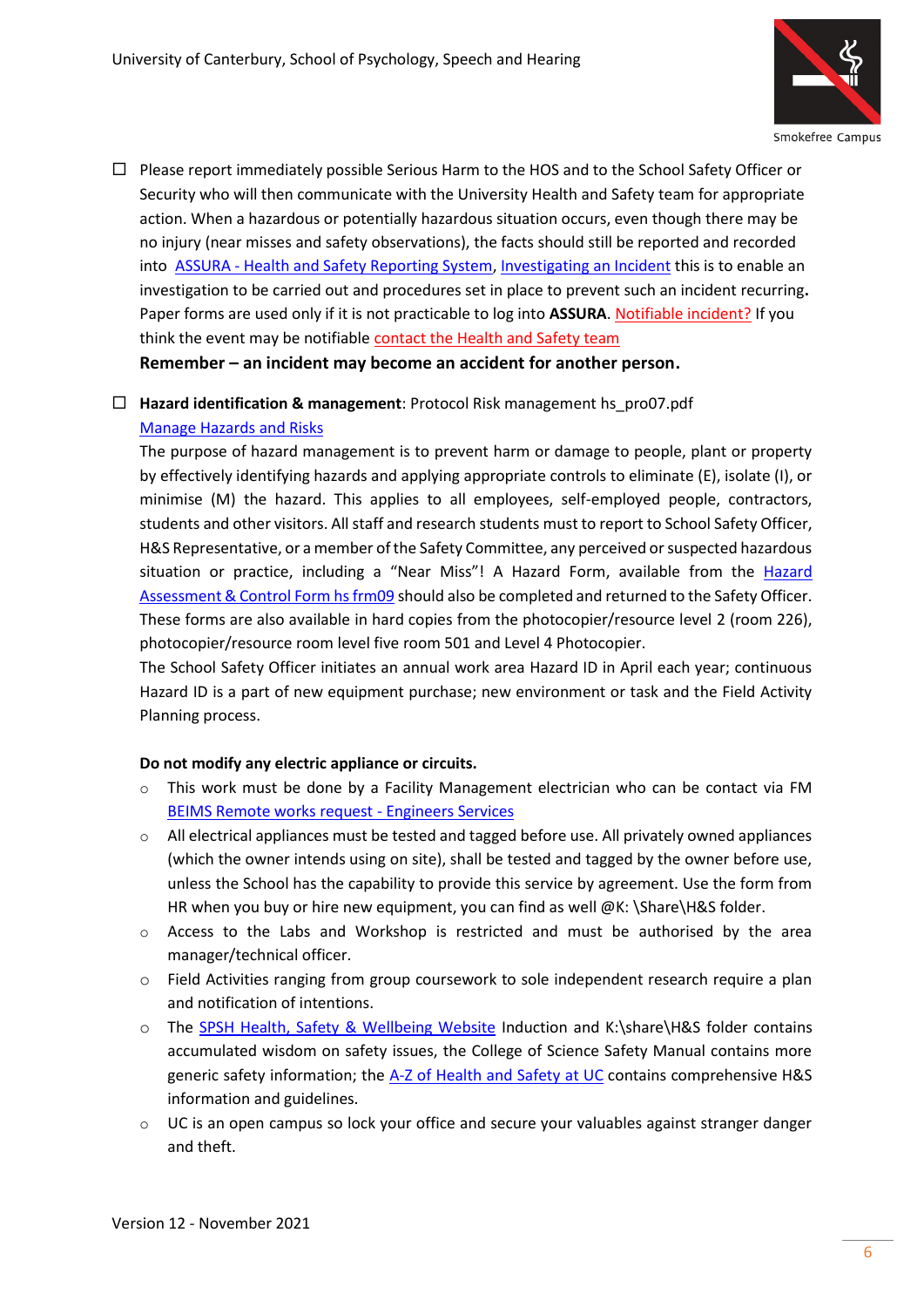

- **Employer/employee responsibilities**: The following extract is from the [UC Health, Safety &](https://www.canterbury.ac.nz/media/uc-policy-library/amended-policies/Health-Safety-and-Wellbeing-Policy.pdf)  Smokefree Campus [Well-being Policy](https://www.canterbury.ac.nz/media/uc-policy-library/amended-policies/Health-Safety-and-Wellbeing-Policy.pdf) dated September 2020. The [UC Policy](http://www.canterbury.ac.nz/ucpolicy/) Library also covers Code of Conduct; Campus Drug and Alcohol Policy; Electrical Safety; Harassment; Smoke Free Policy, and many more.
- **Work alone, or after hours:** When working after-hours, at night, or alone workers and students are responsible for taking all reasonably practicable steps to ensure their own health, safety and facility security in University facilities and when working off site(replacement, or field trips. The risks of other hazards may be increased due to the reduction in immediate assistance. Working alone is when work is done in a location where the employee can't physically see or talk to other staff. Additional requirements may be set by workers or supervisor, ensuring safety and security of students, staff, facilities and equipment. Because each work situation is different, level of risks when working alone should be assessed and minimised or eliminated on a case-by-case basis. Also, you must carry your staff or student identification card to establish that you are entitled to be in any University facility after hours or at a no-access time. Consider the need for emergency provisions and precautions to be taken regarding personal security and welfare. If you have concerns about leaving the building alone, outside normal working hours, you can pre-arrange for University Security personnel to escort you to your car, taxi or bus stop. For more information see the UC H&S website Protocol Isolated Working After-Hours or alone or @ K:\share\health and

safety folder. **AP[P Get Home Safe](https://www.gethomesafe.com/)** Working Alone - [Use of GetHomeSafe App](https://www.canterbury.ac.nz/about/health-and-safety/manage-hazards-and-risks/working-alone/)

- **Field Activities:** [Manage Field Activities hazards:](https://www.canterbury.ac.nz/about/health-and-safety/manage-hazards-and-risks/workteach-in-the-field/) Planning Documents for Staff and Students / Intentions Notifications.
- **Definitions and Exclusions:** Arrangements for student field activities, including home visiting, vary widely, so some definitions, scope, and exclusion are needed. Field activity definition from hs\_pro12 [Protocol: University Field Activities](https://ucshare-it.canterbury.ac.nz/HUM/HEA/hea002/_layouts/15/WopiFrame2.aspx?sourcedoc=/HUM/HEA/hea002/HSDocs/hs_pro12.docx&action=default) Teaching, learning, placements, educational tours or research conducted outside a university classroom, library or laboratory. Field activities will usually be at least partially outdoors and can include:
	- visits to University of Canterbury field stations
	- boat, river and marine activities
	- mountains and bush activities
	- roadway and roadside activities
	- climbing, abseiling and diving
	- visits to quarries and mines
	- manufacturer, business and factory visits
	- professional practice
	- international travel, e.g.
	- study tours
	- research
	- museum, gallery, law courts and cultural site visits
	- independent field research by staff/students at the direction of a staff member
	- conferences or social activities:
	- attended as part of official University of Canterbury duties
	- organised or funded by the University of Canterbury.

[Prepare for Safe Field Activity Risk Matrix](https://ucshare-it.canterbury.ac.nz/HUM/HEA/hea002/_layouts/15/WopiFrame2.aspx?sourcedoc=/HUM/HEA/hea002/HSDocs/hs_msc33.doc&action=default) – Group [Prepare for Safe Field Activity Risk Matrix](https://ucshare-it.canterbury.ac.nz/HUM/HEA/hea002/_layouts/15/WopiFrame.aspx?sourcedoc=/HUM/HEA/hea002/HSDocs/hs_msc41.doc&action=default) – Sole Participant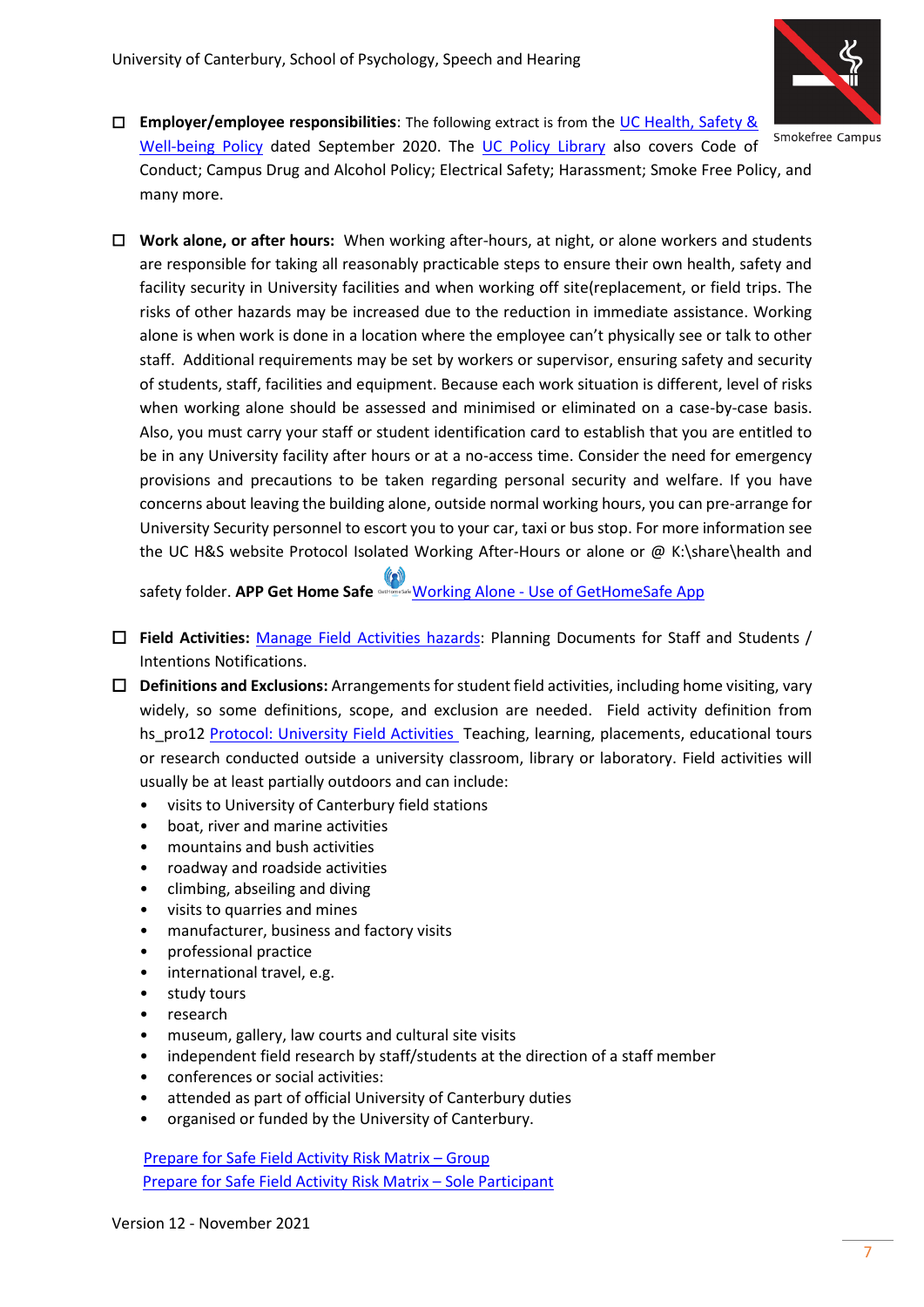

**APP [Get Home Safe W](https://www.gethomesafe.com/)orking Alone - [Use of GetHomeSafe App](https://www.canterbury.ac.nz/about/health-and-safety/manage-hazards-and-risks/working-alone/)** 

 **Contractor Management**: University of Canterbury and The SPSH have different procedures for managing contractors depending on the level of risk associated with the contractors work. [UC Contractor Management \(Overlapping Duties\) Link](https://www.canterbury.ac.nz/about/health-and-safety/manage-hazards-and-risks/manage-riskscontractors/) [WORKSAVE Overlapping duties](https://worksafe.govt.nz/managing-health-and-safety/getting-started/understanding-the-law/overlapping-duties/overlapping-duties-quick-guide/) – quick guide

#### **UC Commitment to Safety**

**Always think about what you are going to do before you do it.**

[Pūmanawa Tangata | People and Culture](https://www.canterbury.ac.nz/about/hr/) 

[Wellbeing & Benefits Partnership -](https://intranet.canterbury.ac.nz/hr/wellbeing/index.shtml) Resources for Staff Wellbeing

[Health, Safety & Wellbeing Implementation Plan 2019-2020.pdf](https://intranet.canterbury.ac.nz/hs/documents/HSW%20Implementation%20Plan%202019-2020.pdf)

[All Health and Safety Policies](http://www.canterbury.ac.nz/ucpolicy/?SearchBy=Category&Value=Health+%26+Safety) *- UC Policy Library*

[UC Health and Safety Protocols](https://www.canterbury.ac.nz/about/health-and-safety/health-and-safety-protocols/)

[Health and Safety Forms](https://www.canterbury.ac.nz/about/health-and-safety/health-and-safety-forms/) replacing paper forms with online forms.

[UC Commitment to Health Safety and Wellbeing](https://www.canterbury.ac.nz/about/health-and-safety/) University of Canterbury is committed to maintaining a safe and healthy environment for students, staff, visitors, and contractors.

[Health and wellbeing](http://www.canterbury.ac.nz/support/health/) there are a wide range of people available at the University of Canterbury to offer you support, help, and guidance for students.

[Smoke-free Campus-Policy.pdf](https://www.canterbury.ac.nz/media/uc-policy-library/general/Smoke-free-Policy.pdf) - Kia Tūpeka Kore. This means that smoking and vaping are not permitted on any University grounds.

[UC Protocol: Prevention of Workplace Stress and Fatigue](https://ucshare-it.canterbury.ac.nz/HUM/HEA/hea002/_layouts/15/WopiFrame2.aspx?sourcedoc=/HUM/HEA/hea002/HSDocs/hs_pro21.docx&action=default)

[UC Online Ergonomic Self-Assessment tool](https://www.canterbury.ac.nz/hr/hs/ergonomic/ergo-self-assess.shtml) also [ACC HabitAtWork](http://www.habitatwork.co.nz/) for advice on ergonomics.

[WorkSafe Mahi Haumaru Aotearoa -](https://worksafe.govt.nz/managing-health-and-safety/getting-started/understanding-the-law/) Understanding the law

[A-Z of Health and Safety at UC](https://www.canterbury.ac.nz/about/health-and-safety/a-z-of-health-and-safety/#m)

[EAP Services Guidelines](https://ucshare.canterbury.ac.nz/HUM/STM/STM002/PublishedHRToolkitDocuments/bf_gdl06.pdf) provides short-term intervention counselling for a range of personal and work-related issues for staff.

[Students A-Z of services and support](https://www.canterbury.ac.nz/about/ssac/services-a-z/)

#### ➢ **Health and Safety Roles and Responsibilities**

Roles and responsibilities for health and safety matters have been significantly changed with the introduction of the Health and Safety at Work Act 2015 (New Zealand Legislation website).

Every member of the University community has a responsibility to maintain excellent health and safety practice; this responsibility increases incrementally through the levels of the line management structure.

## ➢ **Officers' Responsibilities**

The University Council, the Vice-Chancellor, and members of the Senior Management Team (SMT) within their areas of responsibility each have the following, heightened responsibilities as officers under the Act: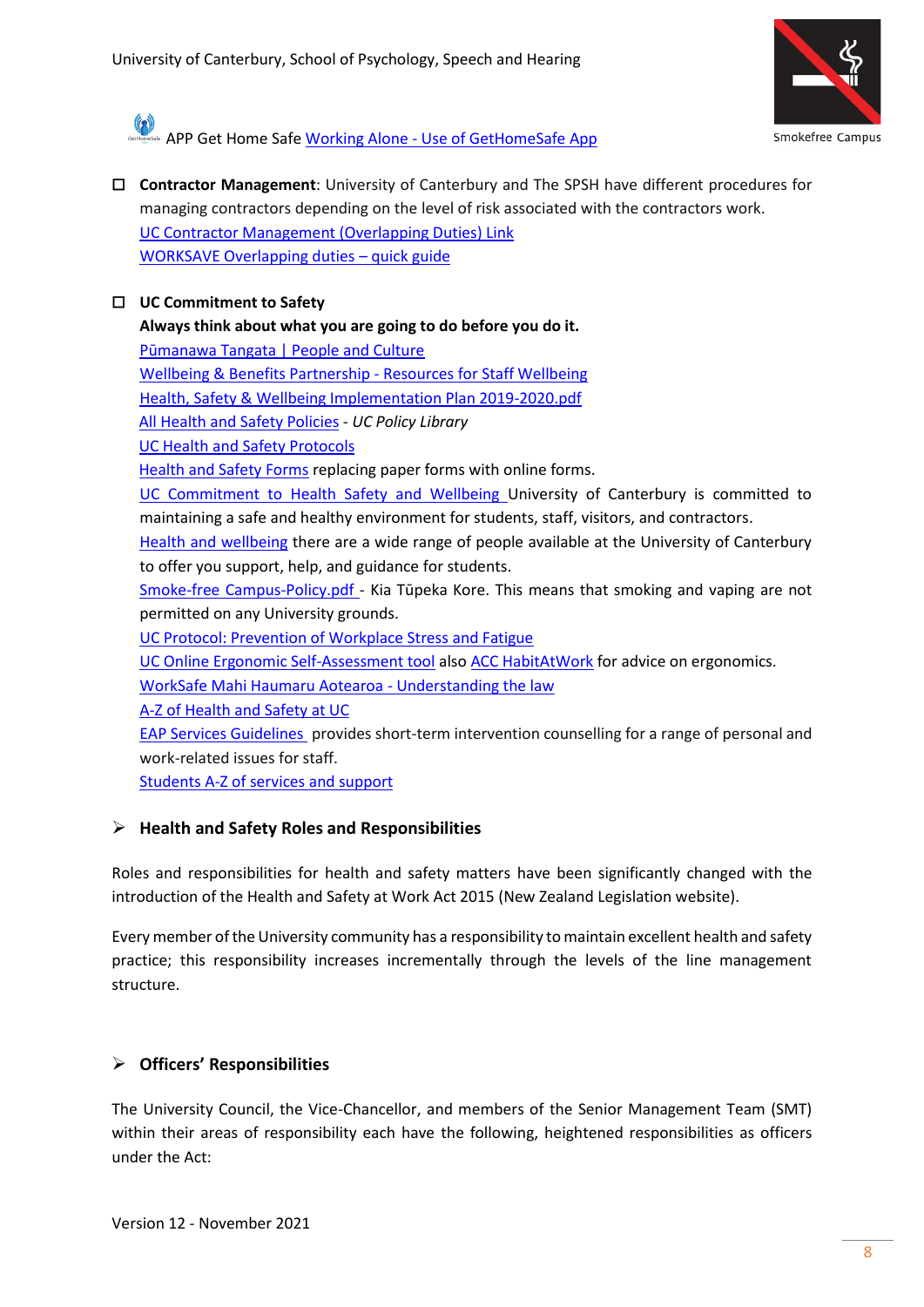- Acquire and keep up-to-date knowledge of health and safety matters for the University.
- Understand the nature of the University's operations and of the associated hazards and risks.

• Ensure the University has appropriate resources and processes to eliminate so far as is reasonably practicable, or minimise so far as is reasonably practicable, risks to health and safety.

• Ensure that the University has appropriate processes for receiving and considering information regarding incidents, hazards, and risks and for responding in a timely way to that information.

• Ensure the University has, and implements, processes for complying with any duty or obligation.

• Verify the provision and use of the above resources and processes through reviews and audits.



#### ➢ **Workers' Responsibilities:**

**Worker**: A person is a worker if the person carries out work in any capacity for a person conducting a business or undertaking (PCBU), including work as: an employee, contractor or subcontractor, an employee of a contractor or subcontractor, or an employee of a labour hire company assigned to work for a PCBU, an outworker, an apprentice or trainee, a student gaining work experience, volunteer.

University staff and contractors (including sub-contractors) have the following responsibilities:

- Take reasonable care for his or her own health and safety.
- Take reasonable care that his or her acts or omissions do not adversely affect the health and safety of other persons.
- Comply as far as he or she is reasonably able with reasonable instructions given by the University in relation to health and safety.
- Cooperate with the University's policies and procedures relating to health and safety.

The effective delivery of this policy requires everyone to accept a personal responsibility for health and safety. The University will provide professional and competent support and advice to all members of its community.

#### ➢ **Duties of other persons at workplace:**

Other people at the workplace, including adjunct appointees, student interns, volunteers or any other person must:

- Take reasonable care for his or her own health and safety.
- Take reasonable care that his or her acts or omissions do not adversely affect the health and safety of other persons.
- Comply, as far as he or she is reasonably able, with any reasonable instruction that is given by the University in relation to Health and Safety.

Smokefree Campus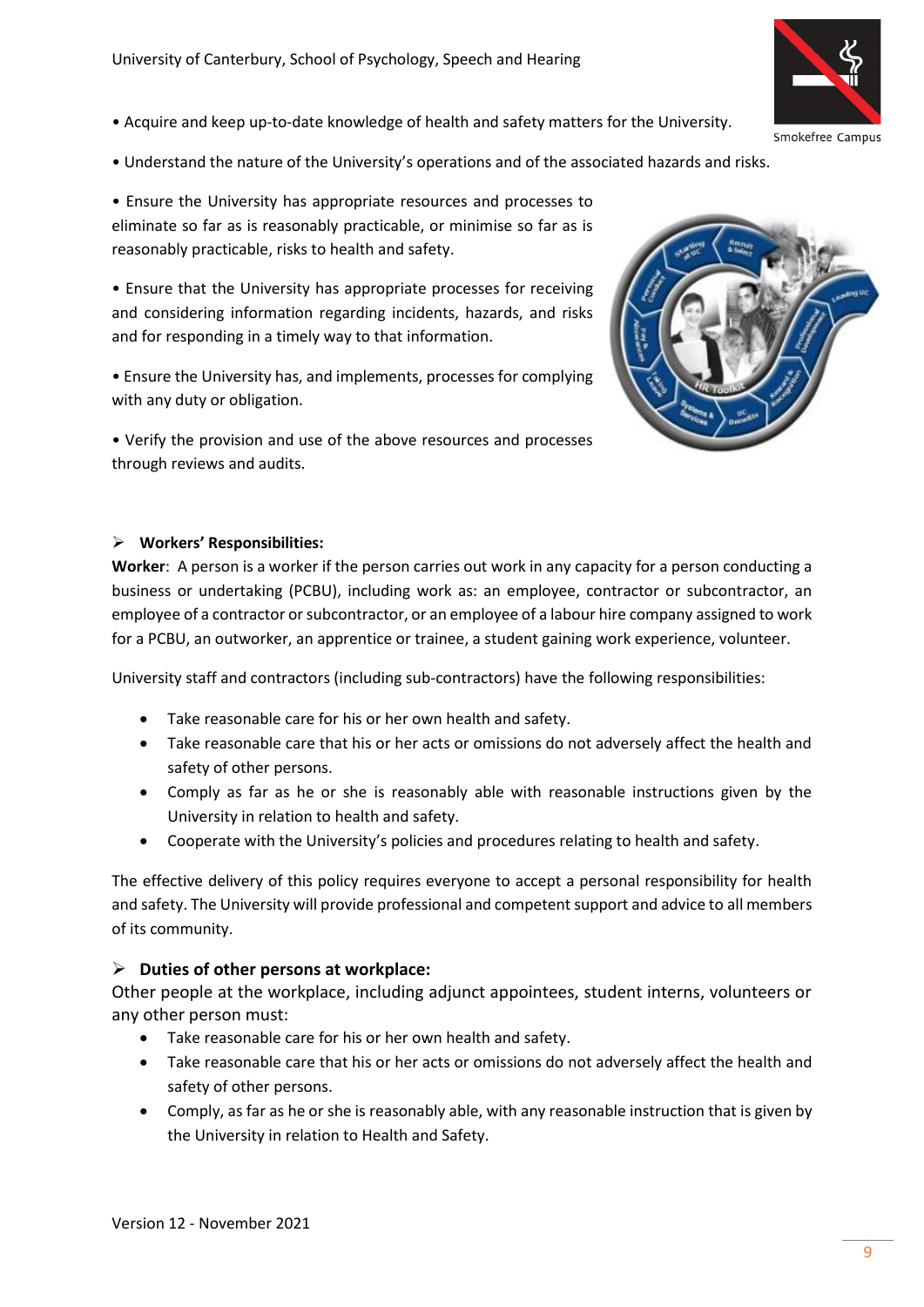

Smokefree Campus

 **The process for employee participation**. H&S Representative nominations and elections are held by UC H&S central in June/July each year, for a 3year term. See the *Combined Unions & University of Canterbury Agreement on Employee Participation in Health and Safety* under Reps & Committees.

- **Information about H&S forums/committees**: Psychology, Speech and Hearing H&S committee meets bi-monthly as part of the School monthly meeting agenda, minutes are published on the staff intranet and presented at All Staff. The College of Science Committee meets up to six times a year. Minutes of these meetings can be found in the Staff Only area of the UC H&S website.
- **Rehabilitation and designated roles and responsibilities**: Rehabilitation for work and non-work injury/illness will be addressed in discussion with the Head of School and Central Human Resources (HR) and H&S advisors, as required, depending on nature of injury and duties. There is also an Employee Assistance Programme – See School Websit[e psych-speech-hear/health-safety](https://www.canterbury.ac.nz/science/schools-and-departments/psyc-speech-hear/health-safety-and-wellbeing/)[and-wellbeing/,](https://www.canterbury.ac.nz/science/schools-and-departments/psyc-speech-hear/health-safety-and-wellbeing/) the HR Toolkit, [Human Resources Intranet](https://intranet.canterbury.ac.nz/hr/) and @K: \Shared\H&S folder. Successful rehabilitation may rely on a formal [rehabilitation plan](https://ucshare-it.canterbury.ac.nz/HUM/HEA/hea002/_layouts/15/WopiFrame.aspx?sourcedoc=/HUM/HEA/hea002/HSDocs/hs_frm06.docx&action=default) and will involve the staff member, their manager, and their HR Advisor.
- **Work injury claims process**: Everyone in New Zealand is eligible for comprehensive injury cover, no matter how the injury happened or where (at work or home). Get medical attention asap if necessary; file event on **ASSURA** - [Health and Safety Reporting System](https://www.canterbury.ac.nz/about/health-and-safety/report-and-investigate-an-incident/) or online event form **H&S** [forms](https://www.canterbury.ac.nz/about/health-and-safety/health-and-safety-forms/) within **24 hours** if the injury is work related an investigation and remediation will follow as required; claim for treatment via Accident Compensation Corporation (ACC) – and provide a medical certificate to the University of Canterbury. All medical information will be filled with HR on a medical file, the staff member can review this file at any time and corrections can be requested if required. [Protocol: Rehabilitation.](https://ucshare-it.canterbury.ac.nz/HUM/HEA/hea002/_layouts/15/WopiFrame.aspx?sourcedoc=/HUM/HEA/hea002/HSDocs/hs_pro03.docx&action=default)
- **ACC dispute and appeal process:** In the event of a dispute regarding injury compensation or the rehabilitation process, staff is entitled to a process of review and appeal. Applications to review any ACC decision can be made on the ACC [www.acc.co.nz.](http://www.acc.co.nz/) A further appeal of this review can be made within 28 days to the District Court. Advocates are available to help you through these and other processes at ACC. For full and up to date details visit the ACC website [www.acc.co.nz.](http://www.acc.co.nz/)
- [Wellbeing at Work](https://www.canterbury.ac.nz/about/health-and-safety/wellbeing-at-work/) **Health Monitoring:** [UC Protocol Health Monitor](https://ucshare-it.canterbury.ac.nz/HUM/HEA/hea002/_layouts/15/WopiFrame2.aspx?sourcedoc=/HUM/HEA/hea002/HSDocs/hs_pro18.docx&action=default) For staff, if you are eligible the university will monitor for: Hearing, Eyesight, Lung Function, Chest X-ray, Skin check, Physical Fitness, Ergonomic assessments [UC Ergonomic Assessment.](http://www.canterbury.ac.nz/hr/hs/UCErgonomicEvaluationTool%20export%20v7/UC%20Ergonomic%20%28Web%29/index.html)
- **Recognition:** *The Health and Safety wellbeing awards acknowledge people and teams who demonstrated commitment and achievement in improving health, safety & wellbeing at the School and the University of Canterbury.*
- $\Box$  [Welcome to UCGo Mobile App](https://www.canterbury.ac.nz/ucgo/) UCGo is free and available in both th[e iTunes App Store](https://itunes.apple.com/us/app/ucgo/id1455335555?ls=1&mt=8) and Google [Play](https://play.google.com/store/apps/details?id=com.ombiel.campusm.canterburynz)– simply search *UCGo.* This app is easy to use and gives you access too many of your personal UC accounts too. Log in using your student/Staff ID and password to access your student email, LEARN and Library accounts. See what is on at the UC RecCentre and what is happening on campus through the social media tool. You can also see your personal class timetable and use maps to find where your classes are, all from the app.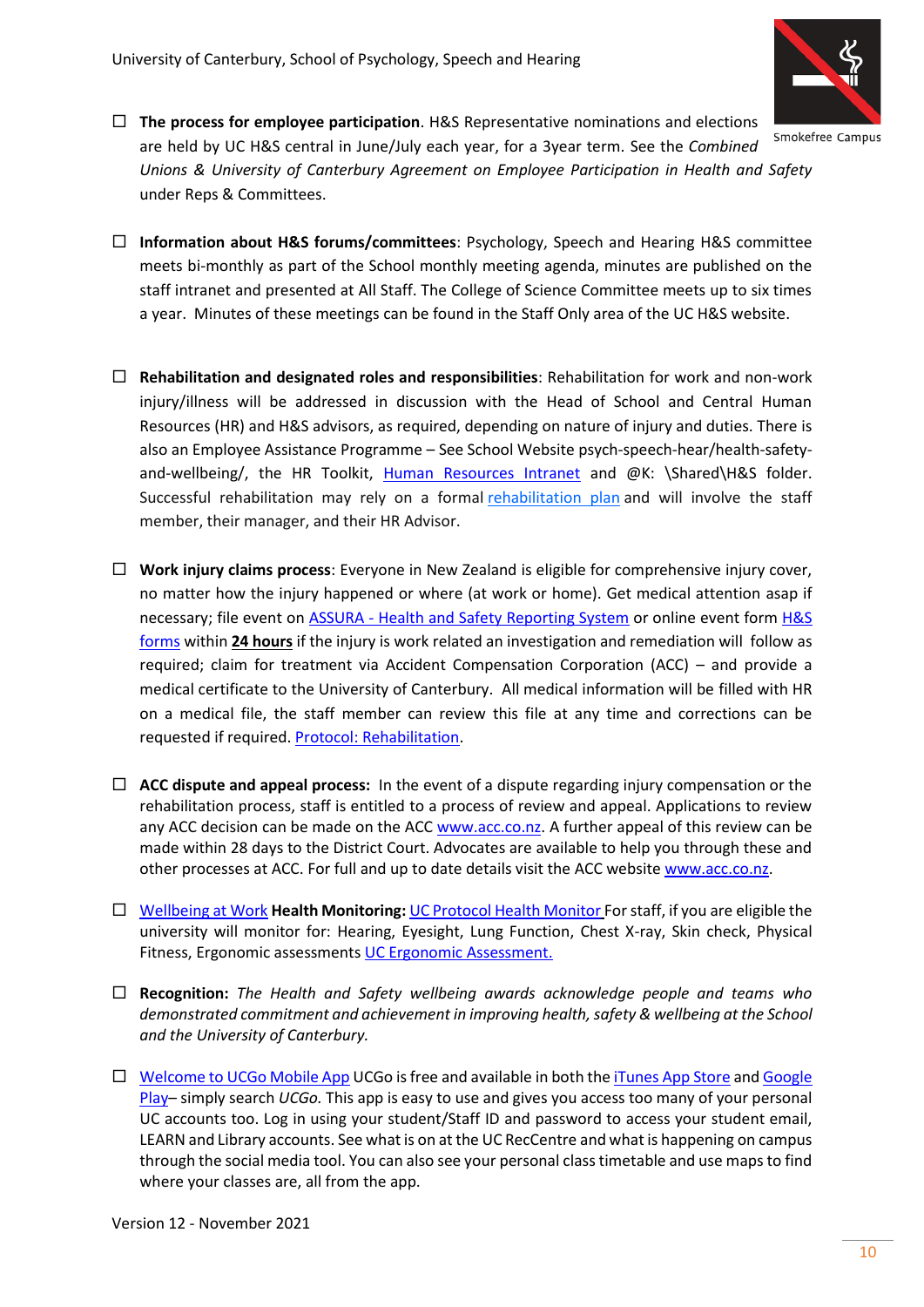

- Smokefree Campus
- **Wellbeing:** See School Website under [Health, Safety and Wellbeing](https://www.canterbury.ac.nz/science/schools/psyc-speech-hear/health-safety-and-wellbeing/) Staff only at K: \Shared\Health and Safety folder. In addition, **Wellbeing [and Benefits of Working at UC](https://www.canterbury.ac.nz/joinus/benefits/)** and [Health Services support](https://www.canterbury.ac.nz/support/health/) an[d Mahere Oranga | Wellbeing Implementation Plan 2020](https://www.canterbury.ac.nz/support/health/wellbeing-plan/)–2024 for staff [and students.](https://www.canterbury.ac.nz/support/health/wellbeing-plan/)

#### **Five ways to wellbeing:**

- **1) Connect, me whakawhanaunga**
- **2) Give, tukua**
- **3) Take notice, me aro tonu**
- **4) Keep learning, me ako tonu**
- **5) Be active, me kori tonu**



# UC & ME - Our Wellbeing & Benefits Partnership



#### **Campus Maps**

The following emergency information is available via the onlin[e Campus Maps](http://www.canterbury.ac.nz/maps/home) [Fire/general assembly areas](http://www.canterbury.ac.nz/maps/home?q=assembly) **[Defibrillators](http://www.canterbury.ac.nz/maps/home?q=defib)**  [Help points](http://www.canterbury.ac.nz/maps/home?q=help+point)  [Holding areas](http://www.canterbury.ac.nz/maps/home?q=holding)  [Main meeting point \(on Ilam Fields\)](http://www.canterbury.ac.nz/maps/home?q=main+meeting+point) 

#### **Will you be using a University Vehicle? Yes / No**

- o If **Yes** please read and sign the Vehicle Use Policy available [Vehicle Use and Fleet Management](https://www.canterbury.ac.nz/media/uc-policy-library/general/Vehicle-Use-And-Fleet-Management-Policy.pdf)  [Policy](https://www.canterbury.ac.nz/media/uc-policy-library/general/Vehicle-Use-And-Fleet-Management-Policy.pdf) or @K: \Shared\Health and Safety folder. Always follow University and School procedures. The policy applies to all vehicles operated by the School, including "research vehicles" dedicated to particular projects, vehicles loaned from other departments, or hired for School business from commercial rental companies.
- **All aspects of the Induction checklist are covered.**
- **Is the induction checklist signed off by both employer and employee**: It is now! ☺